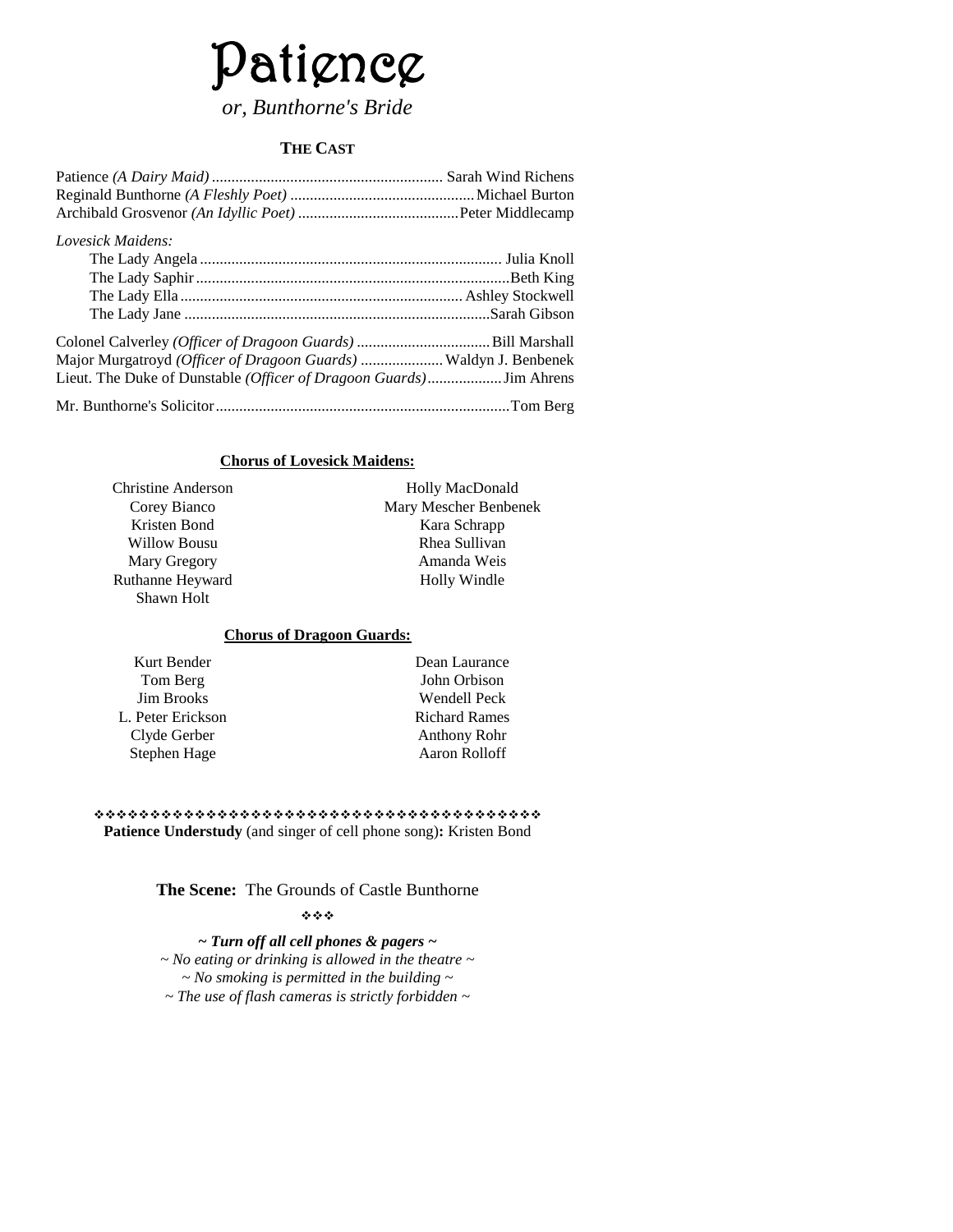#### **Director's Note**

**Patience** is a satire on the Aesthetic movement. But it's really a satire on what happens when people adopt a philosophy or belief that is born solely out of emotion and is devoid of independent critical thought. I hope I don't offend when I suggest that the world today is not terribly far removed from our Aesthetic Ladies in that one has to look no further than our current political scene to see some obvious parallels. I think I'll stop there without pointing out any of the more obvious examples.

But that has to be said in order to justify my belief that Gilbert & Sullivan are as relevant today as they were in the 1800's. While they choose to satirize almost exclusively with humor and rarely with outright provocation, their masterpieces (of which **Patience** is absolutely one of their greatest) remain models of social commentary and of the human condition. There is a reason these works are produced over and over again. Great art stands the test of time.

My thanks to a magnificent and dedicated cast, crew, orchestra, design team and Music Director. And my thanks, most of all, to the Gilbert & Sullivan Very Light Opera Company for keeping this particular art form alive and well in the Twin Cities.

*–Robert Neu*

#### **Synopsis**

Act I: The village maidens, despairing because their idol, aesthetic poet Reginald Bunthorne, is "coy and cares for none," learn that Bunthorne loves Patience, the village milkmaid. Patience (who says she has never loved) announces that the 35th Dragoon Guards have returned to the village. This news fails to interest the newly "etherealized" maidens despite the fact that they were all engaged to these "fleshly men" the year before.

The dragoons arrive in fine martial style calculated to stir feminine admiration, only to find the maidens too engrossed with Bunthorne to notice them. Bunthorne, "alone and unobserved," reveals the truth: he is only posing as an aesthetic poet in order to get attention. Patience, rebuffing him, seeks guidance from Lady Angela, who explains that True Love is always Unselfish. Angela's inquiries reveal that years before, Patience had loved her playmate, a little boy. An attentive stranger turns out to be this very playfellow – Archibald ("The All Right") Grosvenor, a genuine aesthete. Since loving so perfect a being would not require the unselfishness specified for True Love, Patience sadly rejects him.

The maidens provide an aesthetic escort for the disconsolate Bunthorne who (by the advice of his solicitor) has decided to "put himself up to be raffled for." Interrupting the proceedings, Patience offers her hand to Bunthorne. The maidens seek consolation with the dragoons, until the arrival of the true aesthetic poet, Grosvenor, unleashes a feminine "Florentine fourteenth-century frenzy."

Act II: Lady Jane, the oldest maiden of them all, alone remains faithful to Bunthorne, hoping she will "reap her reward" before her charms decline. Grosvenor, hotly pursued by the enraptured maidens, tries to convince them of the hopelessness of their passion. Giving them the slip, he meets Patience, who confides that True Love with Bunthorne is less than idyllic. Without the adulation of the maidens, Bunthorne, too is unhappy. Finding a staunch ally in Lady Jane, he resolves to beat Grosvenor "on his own ground." Meanwhile, the Colonel, Major, and Duke have reached a similar conclusion and are bent on winning back the admiration of the maidens by adopting aestheticism. Angela and Saphir are properly impressed, although the question remains as to which lucky girl should win the "great matrimonial fish" – the Duke. Bunthorne, by means of dire threats, forces Grosvenor to become commonplace. The surprising result is a general unaesthetic "transfiguration" which leaves the discontented Bunthorne with only a "vegetable love."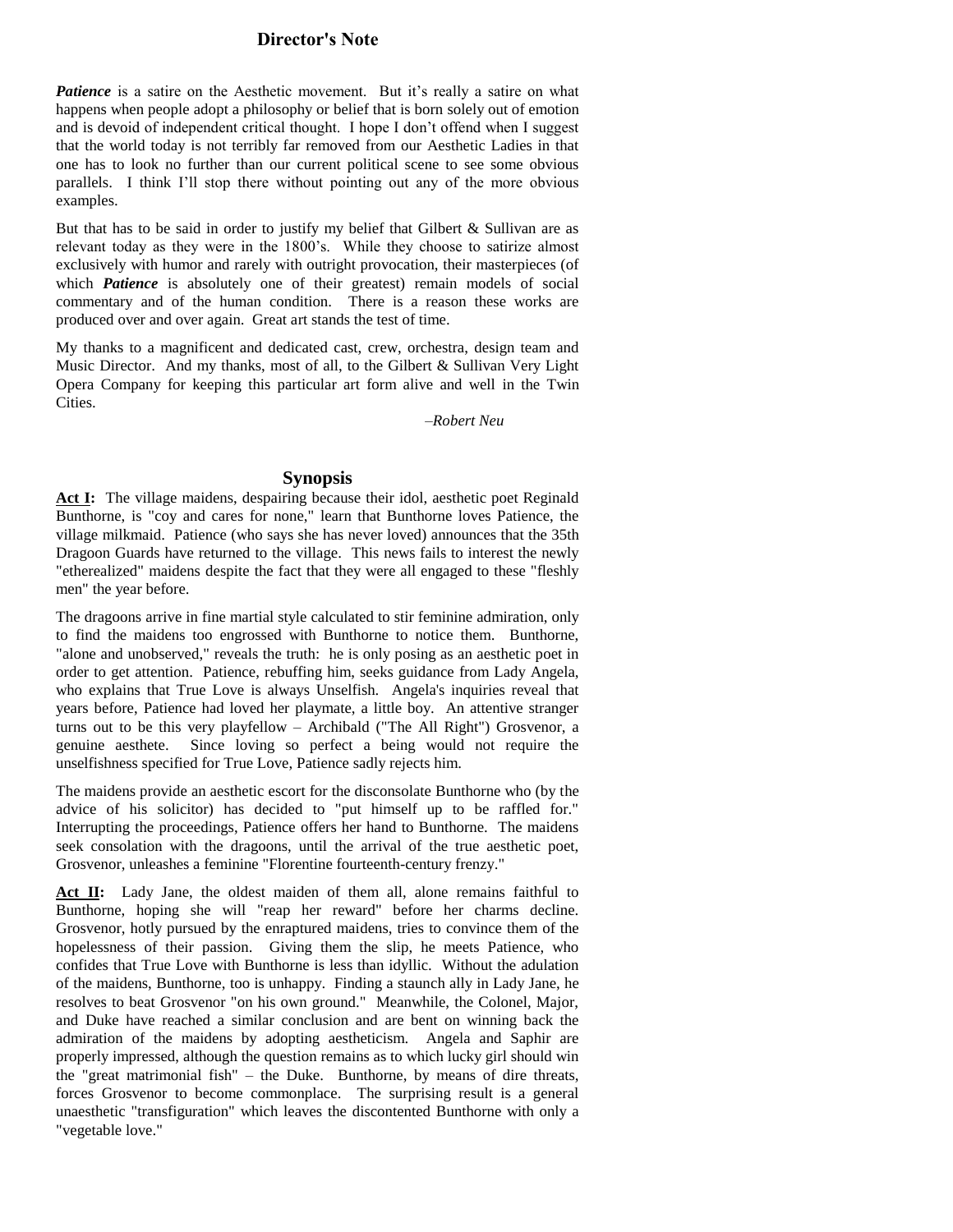#### **PRODUCTION STAFF**

| Set & Prop Construction Gibson Batch, Julie Delton, Andy Dizon         |
|------------------------------------------------------------------------|
| Malka Key, Jack Kravik, Trina Morrison, Heather Rostad                 |
| Larry Rostad, Dean Laurance, and other cast members                    |
|                                                                        |
|                                                                        |
| and cast members                                                       |
|                                                                        |
|                                                                        |
|                                                                        |
|                                                                        |
| Poster Illustration: The Bower Meadow, Dante Gabriel Rossetti, 1871-72 |
|                                                                        |
|                                                                        |
|                                                                        |
|                                                                        |
|                                                                        |
|                                                                        |

|--|--|--|--|--|

### *The Board:*

#### **ORCHESTRA** (Includes Substitutes)

| Victoria Athmann, Amy Atzel, Nancy Birth, Jonathan Flory     |
|--------------------------------------------------------------|
| Kate Kelly, Lorine Menzhuber, Miyuki Onishi, Derick Rehurek  |
| Amy Tobin, Mark Wamma, Theodora Wynhoff, Eva Zorn            |
|                                                              |
| Karen Krueger, Teresa Mager, Aija Ronis                      |
|                                                              |
| Janis Nash, Amy Samelian, Jesse Berndt                       |
|                                                              |
|                                                              |
|                                                              |
|                                                              |
|                                                              |
|                                                              |
| Teresa Herbert, Karen Holmes, Jeffrey Ohlmann                |
|                                                              |
| TromboneTim Jung, Greg Onstad, Scott Soltis, Benjamin Bussey |
|                                                              |
|                                                              |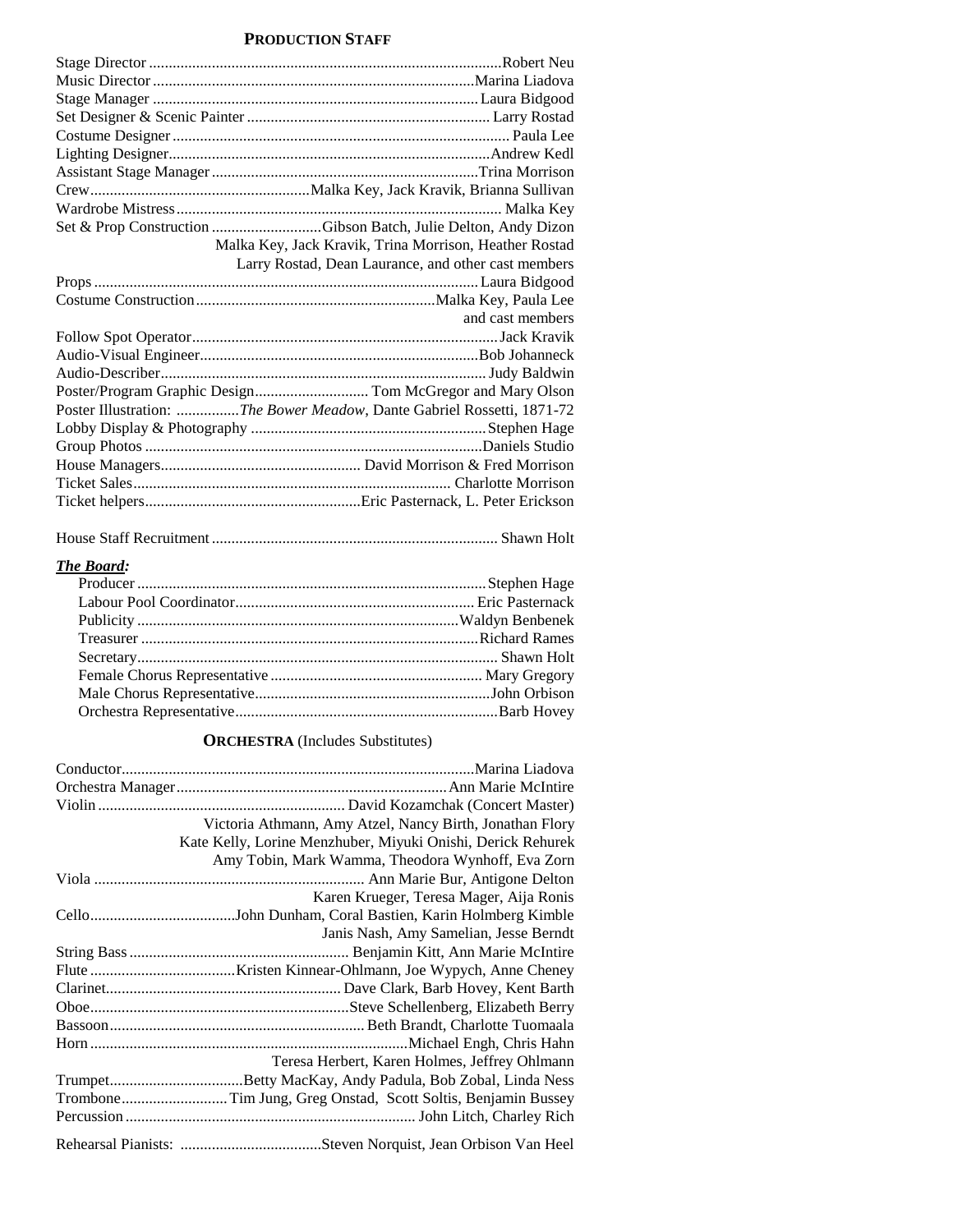#### **GLOSSARY** *(in order of occurrence)*

**the very** *cynosure* **of our eyes and hearts** – a center of devotion

- **the 35th** *Dragoon Guards* **have halted in the village** mounted infantrymen, whose name came from "dragon" because their original musketry breathed fire *fleshly* **men of** *full habit* – two references to their vulgar tastes
- **Colonel Calverley's "If you want a receipt..."**  The receipt (recipe) for a heavy dragoon (cavalry soldier) consists of characteristics of many famous people. The scum is removed, and the residuum (remainder) is the final product. Our version (written by our director, Robert Neu) replaces many of the 1870s topical references with more modern ones.

**all of** *county family* – gentry, with ancestral roots in a particular county *fleshly* **thing –** something carnal or sensual

- **Bunthorne's poem** *Oh, Hollow! Hollow! Hollow!* At first, Patience mistakes the title for a reference to the call ("Halloa") a fox-hunter makes when a fox breaks cover — amaranthine asphodel means "undying lilies," and calomel, colocynth, and aloe are all laxatives derived from plants. The gist of the poem is the incompatibility of poetic and medicinal properties of flowers.
- **you are not** *Empyrean* celestial
- **you are not** *Della Cruscan –* school of poetry started by sentimental Englishmen in Florence in the eighteenth century
- **you are not even** *Early English* literature  $\&$  architecture style, circa 13<sup>th</sup> century
- **surmounted by something** *Japanese* Japanese style was a fad for the aesthetics **when uttered in** *Hessians* – military boots (from German state Hesse)

#### **the** *peripatetics* **of long-haired æsthetics** – wanderings

**black** *Aceldama* **of sorrow** – field of blood; originally the potter's field purchased with Judas's blood money

**Oh, forgive her,** *Eros* – the god of love

**Oh,** *Chronos,* **this is too bad of you** – Father Time, in Greek mythology

- **gaily pipe** *Pandaean* **pleasure**  refers to Pan, Greek pastoral god, who played Pan pipes
- with a *Daphnephoric* bound Daphne, a nymph renowned for virgin timidity and shyness, was changed into a laurel tree to escape the attentions of Apollo. She presumably bounded as she ran.

#### **Act 2:**

**a** *puling* **milkmaid!** – whimpering (thus implying childishness)

**well-saved** *combings* – hair collected (from a brush) to puff up a hairstyle

**with rouge, lip-salve, and** *pearly grey* – a face powder

*decalet* – a ten-line poem

**or caught** *bluebottles* **their legs to pull** – flies

**his placidity** *emetical* – nauseating (or worse)

- **to stuff his conversation full of** *quibble* **and of** *quiddity* **to make his**
- conversation pompous and boring with hair-splitting
- **they are of the Inner Brotherhood** leading Pre-Raphaelite aesthetes often referred to themselves as "the Inner Brotherhood"

distinguish gems from *paste* – artificial gems made from finely ground glass

*half-bred black and tan* – mongrel terrier dog, a low-class pet

**thinks** *suburban 'hops'* **more fun than** *'Monday Pops'* – prefers low-class dances to more high-brow classical concerts

- *blue and white* **young man** a reference to the craze for blue & white ceramics and pottery
- *Francesa da Rimini* the ill-fated heroine of a tragic tale, celebrated by Dante, brought in here because of her medieval background
- **a** *Chancery Lane* **young man, a** *Somerset House* **young man**  references to legal and government office districts, respectively

*greenery-yallery, Grosvenor Gallery* – green and yellow were colors favored by Pre-Raphaelites, who exhibited in Grosvenor Gallery

*Sewell & Cross* **...** *Howell & James* **...** *Waterloo House* **...** *Madame Louise* – fashionable drapers and milliners shops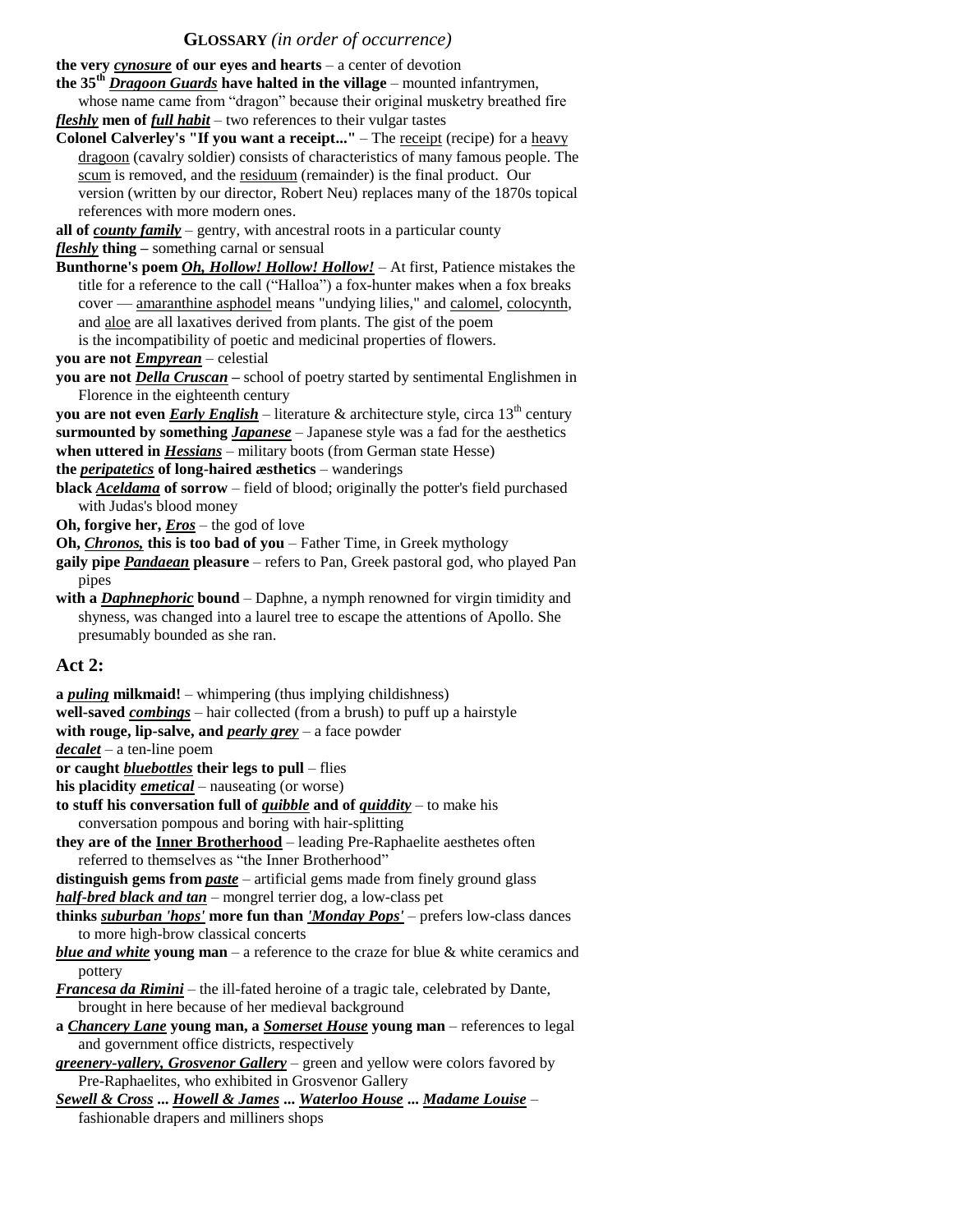## **CONTRIBUTORS**

#### **Aesthetic Poets** (\$100 and over)

Arlene & Tom Alm ❖ Suzanne Ammerman ❖ Philip Asgian ❖ Rolf & Chris Bolstad ❖ Wendy Evans ◆ Gretchen Fogo ◆ Carol & Greg Gross ◆ Stephen Hage & Lara Trujillo ◆ Douglas O. Happe ◆ Evan Hazard, in memory of Elaine Hazard & Dick Lueben  $\div$  Bill & Nancy Jones  $\div$  Jack & Geraldine King  $\div$  Michael Mack  $\div$  L. David Mech  $\div$  Derrill M. Pankow  $\div$  Garry & Mary Ann Peterson  $\div$ Nancy & Bert Poritsky ❖ Ron and Diane Reimann ❖ Charley Rich ❖ Tom & Beverly Rogers ❖ Paul & Patricia Sackett  $\cdot$  Leon Satran, MD  $\cdot$  The family of Steven and Mary Schier  $\cdot$  Radonna & Jim Schwarz ❖ Richard Evan Stone ❖ Connie Waterous

#### **Trustees For Beauty** (\$50 - \$99)

Benjamin & Aroti Bayman  $\cdot \cdot$  Helen Bergren  $\cdot \cdot$  Jeffrey R. Brown  $\cdot \cdot$  James P. Collins  $\cdot \cdot$  Richard T. Crane  $\div$  Ginger Dunivan  $\div$  Mark Ellenberger and Janet Zander  $\div$  Gayle Gaskill  $\div$  Eric Newman & Janice Gepner  $\cdot$  Jean Holten  $\cdot$  Barb Hovey  $\cdot$  Marjorie and James Jacobsen  $\cdot$  Susan Kamper  $\cdot$ Marita Karlisch \* Kenneth Kauffman \* Margaret Kirkpatrick \* Robert Klepinski \* Annamarie Langlie  $\clubsuit$  Mr. & Mrs. E. K. Lehmann, in Memory of Warren Loud  $\clubsuit$  Catherine Niewoehner  $\clubsuit$  Riley Owens, Jr. ❖ Dan & Pat Panshin ❖ Morris & Judith Sherman ❖ Doug Siems ❖ Glenn Skoy ❖ Dick Thomas ❖ Brett D. Wagner ❖ Eleanor Winston

#### **Apostles of Simplicity** (up to \$50)

Valarie & Howard Anderson ❖ Anonymous ❖ George & Barbara Barany ❖ Phillip & Karen Bergem ◆ Jerome and Sharon Berkowitz ◆ Lois Brockman ◆ Beth, Laurie & Terry Brooks ◆ Judith & Richard Brownlee  $\cdot$  Peter Bundy  $\cdot$  Diane Kay Burns  $\cdot$  Jean Carlson  $\cdot$  Audrey & Jerry Cassidy  $\cdot$ Carole Christensen  $\cdot$  Tom Decker  $\cdot$  Edith DeGroot  $\cdot$  Jeffrey Disch  $\cdot$  Mary Theresa Downing  $\cdot$ Siobhan Dugan  $\cdot \cdot$  Margaret Durham  $\cdot \cdot$  Jean McDonald Eastman  $\cdot \cdot$  Ralph D. Ebbott  $\cdot \cdot$  Gary & Patricia Engstrand ❖ Rich & Judith Fine ❖ Teena B. Fletcher ❖ Joan Fritz ❖ Cynthia Fuller ❖ Robert H. Golder  $\clubsuit$  Brian & Linda Goodspeed  $\clubsuit$  Gail & Jeff Gordon  $\clubsuit$  Eleanor Haase  $\clubsuit$  Marianne Hageman & Michael Dorn � Vicky Hagens � Linda Dexter Hancher � Jack & Grace Harkness � Kristy Conrad Harms ❖ Elizabeth Hawn ❖ Ruth Hiland ❖ Del Holmes ❖ Richard Horton & Victoria Houseman ❖ Katherine Howard ❖ Mary Ann Huelster ❖ Ruth Ellen Katz ❖ Ann Klein ❖ Mary Alice Kopf ❖ Ralph Larson ❖ Mary Leahy ❖ Jack & Rachel Levitt ❖ Sanford Lipsky ❖ Lynn Lockhart ❖ Roderick & Joanne MacDonald  $\cdot$  Adele Mehta  $\cdot$  Michael Monsor  $\cdot$  Daniel P. O'Neill  $\cdot$  Pat Pennington  $\cdot$  Timothy Perry  $\cdot$  Martin & Charlotte Peterman  $\cdot$  Robert Pierson  $\cdot$  Diane Pike  $\cdot$ Molly Redmond  $\clubsuit$  Marilyn Reichman  $\clubsuit$  Ron and Diane Reimann  $\clubsuit$  Joe Rine  $\clubsuit$  Jack Ross  $\clubsuit$  Marian Rubenfeld ❖ Elaine Savick ❖ Sarah Shaftman ❖ Dennis Shogren ❖ Lawrence Smith ❖ Stacey & David Smith  $\div$  Julie Soderberg  $\div$  Madeleine Sorensen  $\div$  Mike Stone  $\div$  Phyllis Stone  $\div$  Leslie Swenson ❖ Clyde & Pat Thurston ❖ Kathy Walstead-Plumb ❖ Nick Webb ❖ Robert Wilder ❖ Robert Wilyat  $\div$  Jean & Stephen Woodrich, in Memory of John Hennessy  $\div$  Heidi Ziemer  $\div$ 

#### \*\*\*\*

#### **ACKNOWLEDGEMENTS**

Lake Harriet United Methodist Church, Plymouth Congregational Church, St. Christopher's Episcopal Church, Guthrie Theater Lighting Department, Mark Wagar (Lady Jane's String Bass), Roseville High School (her cello), Orion Associates, Ronald Barnes, and for our loving crop of ushers, ticket sellers, and concessionaires. O Art, we thank thee for this boon!

| Since its founding in 1979 by Dick Fishel and Jim Hart, the company has produced all the |
|------------------------------------------------------------------------------------------|
| Gilbert and Sullivan shows: <i>Trial By Jury</i> (1979), <i>Patience</i> (1980),         |
| Iolanthe (1981), Princess Ida (1982), Ruddigore (1983), The Gondoliers (1984),           |
| The Mikado (Spring 1985), The Sorcerer (Fall 1985),                                      |
| The Pirates of Penzance (1986), The Yeomen of the Guard (1987),                          |
| Utopia, Ltd. (1988), H.M.S. Pinafore (1989), Patience (1990),                            |
| The Grand Duke (1991), Iolanthe (1992), Princess Ida (1993),                             |
| The Gondoliers (1994), Ruddigore (1995), The Mikado (Spring 1996),                       |
| <i>The Zoo and Trial By Jury (Fall 1996), The Sorcerer (1997),</i>                       |
| The Pirates of Penzance (1998), The Yeomen of the Guard (1999),                          |
| Offenbach's Orpheus in the Underworld (2000), H.M.S. Pinafore (2001),                    |
| Patience (2002), The Grand Duke (2003), Iolanthe (2004),                                 |
| The Gondoliers (2005), Princess Ida (2006), The Mikado (2007),                           |
| Utopia, Limited (2008), Ruddigore (2009), The Sorcerer (2010)                            |
| and <i>The Pirates of Penzance</i> (2011)                                                |
| In the Spring of 2013, we will present The Yeomen of the Guard.                          |
| Our next Lake Harriet Bandshell performance will be <b>HMS Pinafore</b> ,                |
| on July 14 (7:30) & 15 (5:30) of 2012                                                    |